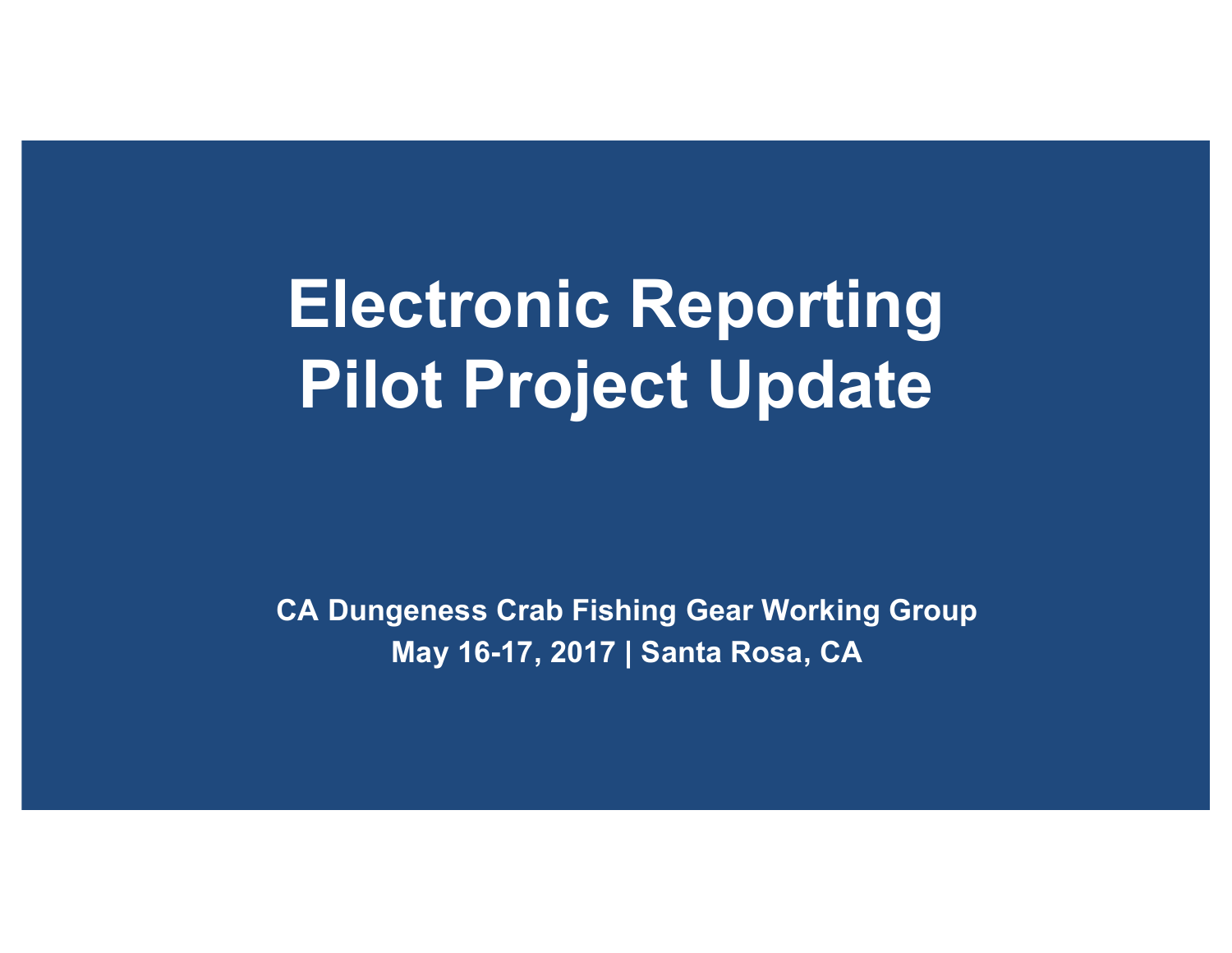#### **Tested Four Tools**

- Logbook
- Solar Logger
- Plotter/GPS Waypoints
- E-Catch (The Nature Conservancy)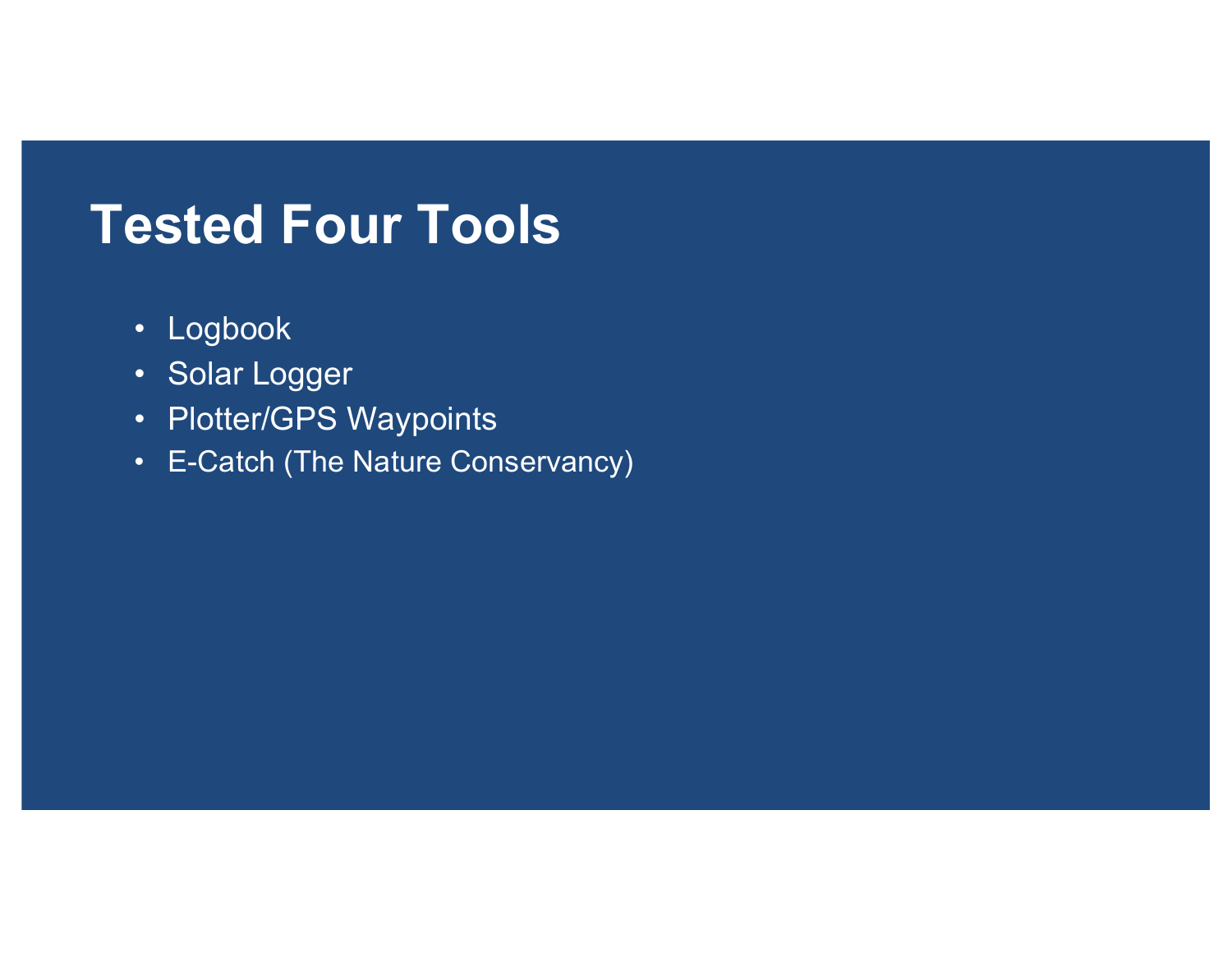## **Evaluation Criteria**

|                                                                                        | Logbook    | <b>GPS</b>                                            | <b>Solar Logger</b> | eCatch     |  |  |  |
|----------------------------------------------------------------------------------------|------------|-------------------------------------------------------|---------------------|------------|--|--|--|
| STEP 1 - Can geospatial information be recorded?                                       |            |                                                       |                     |            |  |  |  |
| Can this tool provide timestamp/spatial<br>information to identify fishing activities? | <b>Yes</b> | <b>Yes</b>                                            | Yes                 | <b>Yes</b> |  |  |  |
| Can it determine WHERE traps are deployed<br>lor moved?                                | <b>Yes</b> | Yes for deployed, no to Maybe, based on boat<br>moved | movement            | <b>Yes</b> |  |  |  |
| Can it determine WHEN traps are deployed or<br>moved?                                  | <b>Yes</b> | Yes for deployed, no to Maybe, based on boat<br>moved | movement            | <b>Yes</b> |  |  |  |
| Can this tool indicate the start and end of a<br>trap string?                          | <b>Yes</b> | <b>Yes</b>                                            | <b>No</b>           | <b>Yes</b> |  |  |  |
| Can this tool identify the number of traps<br>within a string?                         | <b>Yes</b> | <b>No</b>                                             | <b>No</b>           | <b>Yes</b> |  |  |  |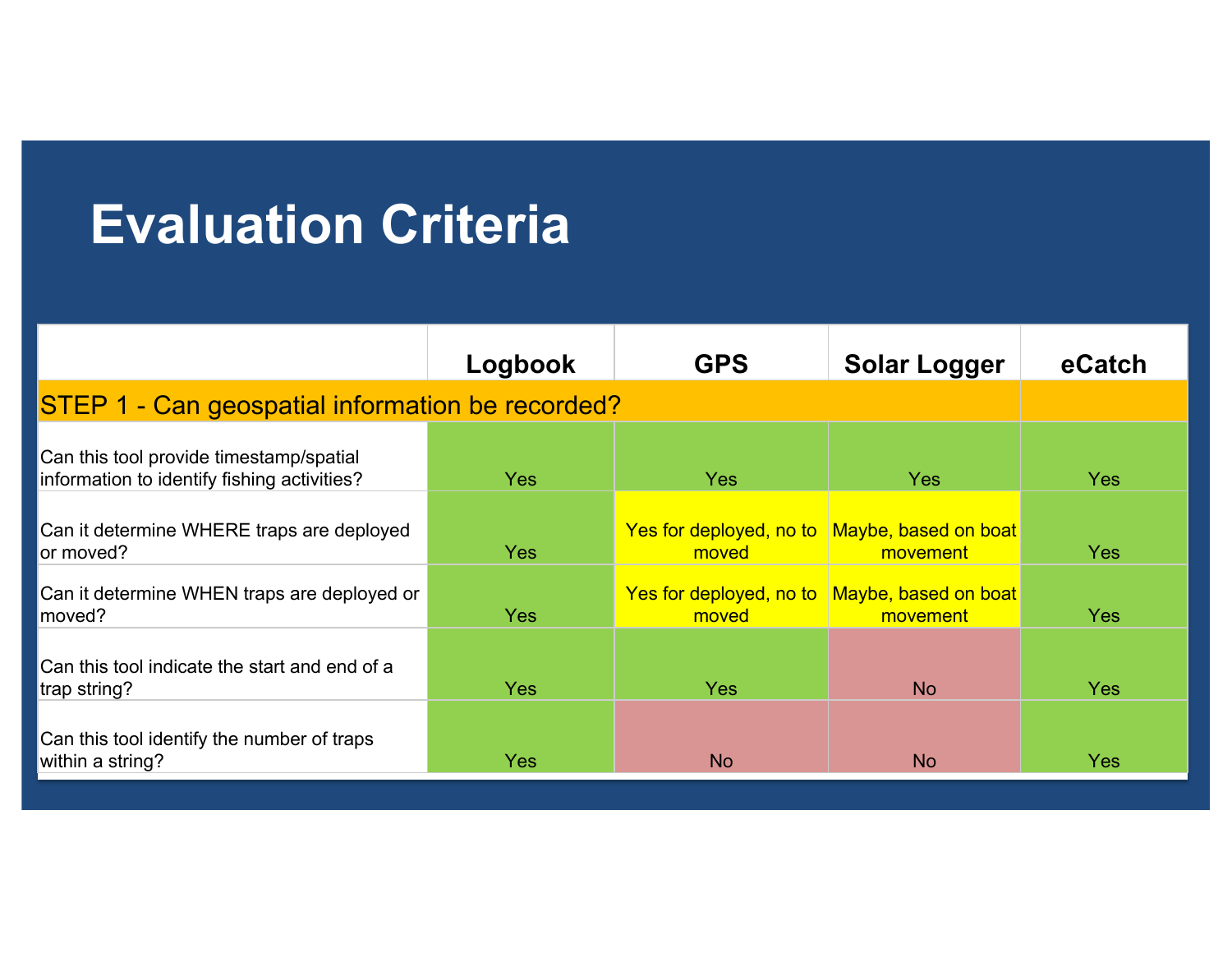## **Existing Technologies**

- Logbook
	- Paper
	- Scan, take picture, or upload spreadsheet and emailed to CDFW
- Solar Logger
	- Pelagic Systems distributes passive unit (~\$50/ea)
	- Data transmitted to PSMFC interface
- Plotter/GPS Waypoints
	- Using technology that fishing vessels/fishermen are already equipped with
	- Data downloaded from unit and mailed/emailed to CDFW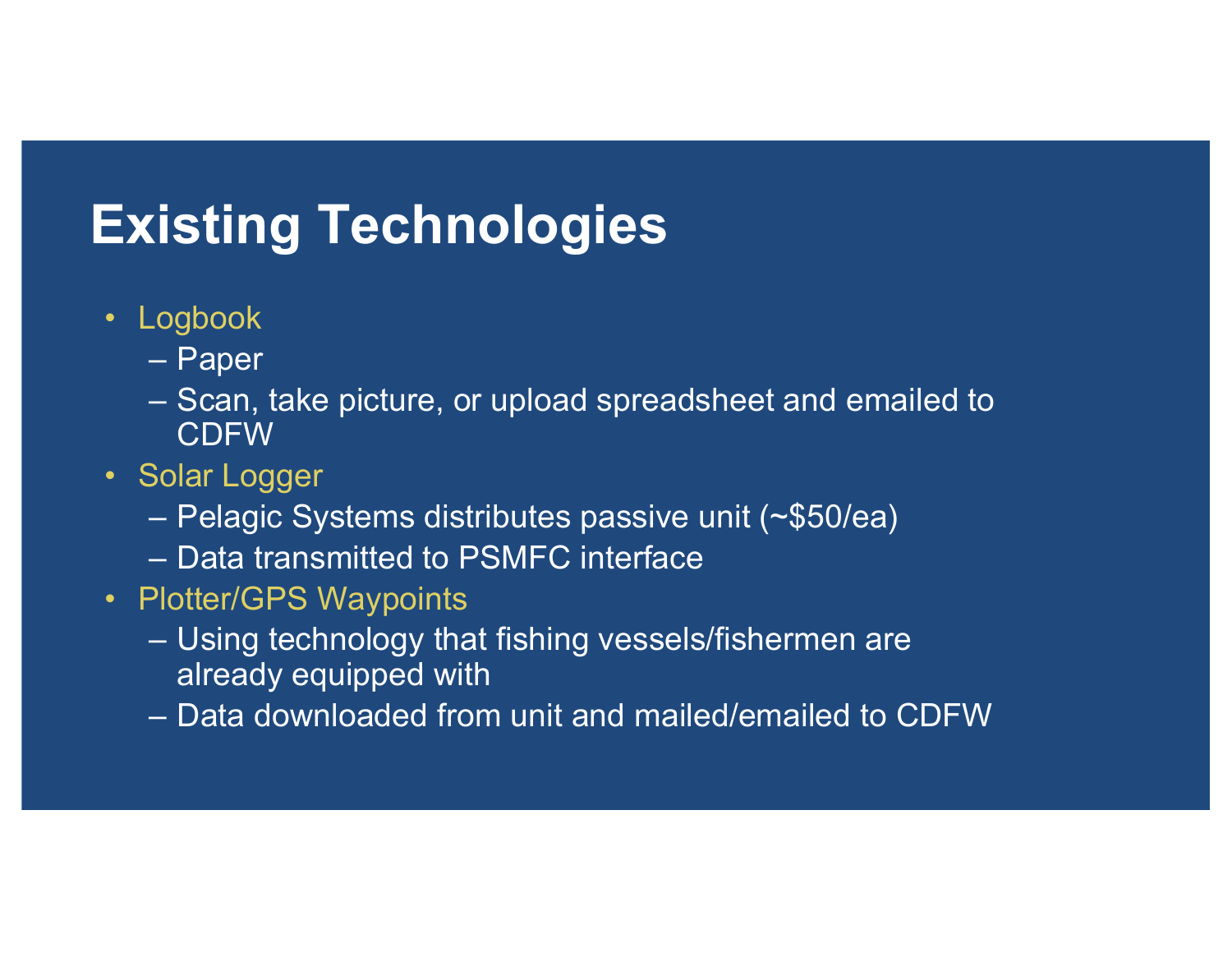## **Methodology**

- Contacted all fishing WG participants to ask for help identifying testers
- Testing Period: April 11 May 8
- 4 Fishermen able to test tools
	- 4 Central Mgmt Area CA
	- 3 Commercial Fishermen
	- 1 CPFV Operator
- 4 Testing Logbook and Solar Logger
- 1 Testing Handheld GPS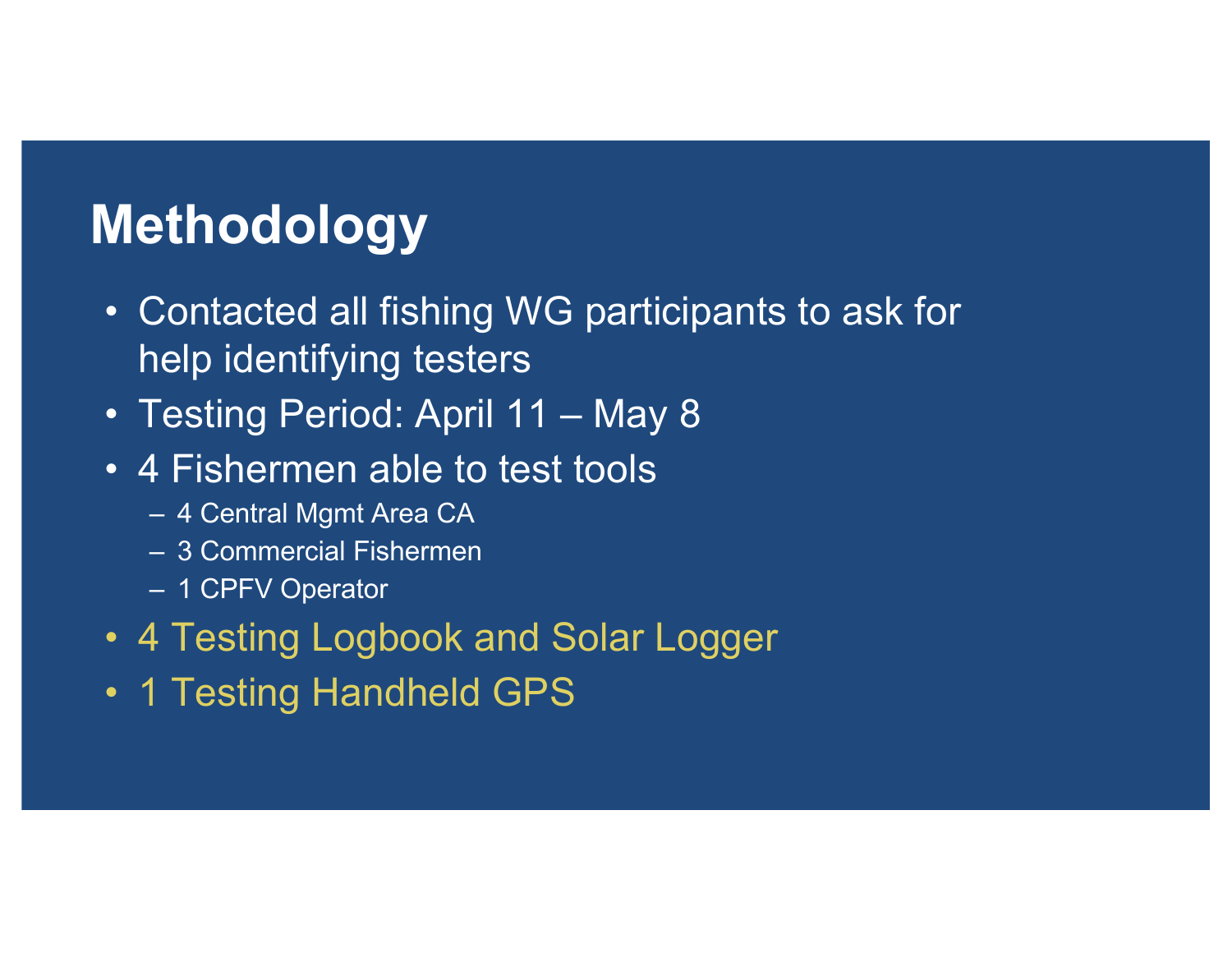## **On-The-Water Experiences**

#### **Cost/feasibility of data collection itself**

Learning time to operate tool (includes installation of the hardware/software)

Time to use/operate tool (e.g., number of times data is inputted per use)

Changes in fishermen's TIME when using tool (e.g., servicing traps, driving boat, using data logger)

Changes in fishermen's BEHAVIOR when using tool (e.g., safety concerns)

Data transmission by fisherman (e.g., to CDFW/PSMFC)

What are the known biases of the tool?

**Timeliness of data input/output (all stages of data collection)**

*Potential frequency of data collection*

Do weather conditions impact the ability to collect data?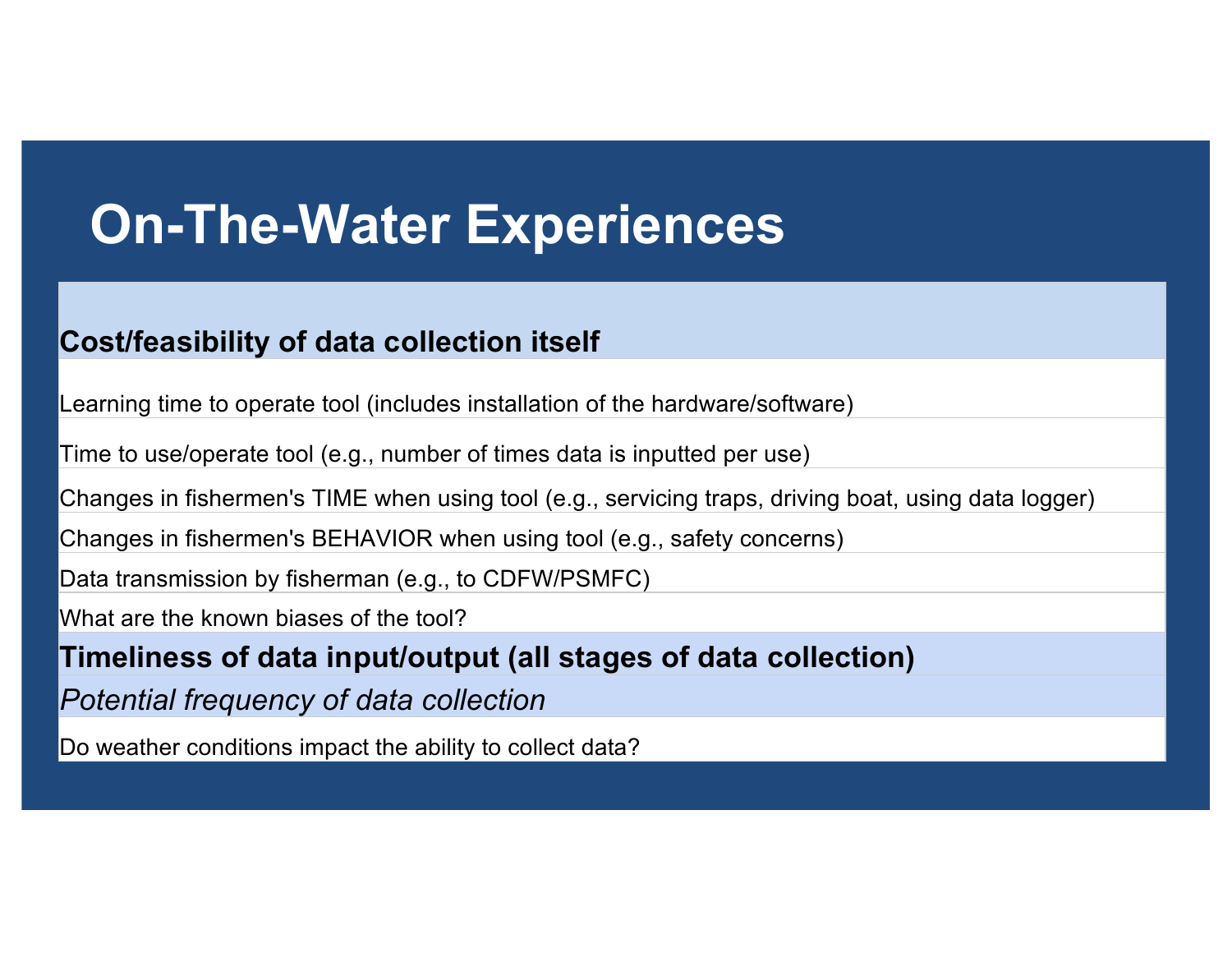## **Sample Logbook**

| <b>SAMPLE CA LOGBOOK (SIMPLIFIED)</b> |                |               |                |              |              |              |             |                         |
|---------------------------------------|----------------|---------------|----------------|--------------|--------------|--------------|-------------|-------------------------|
| <b>Vessel Name:</b>                   |                |               |                | Fishermen:   |              |              | Month/Year: |                         |
|                                       |                |               |                |              |              |              |             |                         |
| CA Vessel ID:                         |                |               |                |              |              |              |             |                         |
|                                       |                |               |                |              |              |              |             |                         |
|                                       |                |               |                |              |              |              |             |                         |
| <b>Either String</b>                  |                | <b>Number</b> | <b>Compass</b> | <b>Depth</b> |              |              |             |                         |
| Date (S) et or                        | Date (R)emoved | of Traps Set  | <b>Heading</b> | (fathoms)    |              | Latitude     | Longitude   | <b>Comments</b>         |
| 11/14/2016 (S)                        |                | 150           |                | 35           |              | Begin 38 10' | 123 10'     | observation of whales   |
|                                       |                |               |                |              |              | End 38 10.5' | 123 10.5'   | lost two pots in string |
|                                       |                |               |                |              | <b>Begin</b> |              |             |                         |
|                                       |                |               |                |              | End          |              |             |                         |
|                                       |                |               |                |              | <b>Begin</b> |              |             |                         |
|                                       |                |               |                |              | End          |              |             |                         |
|                                       |                |               |                |              | <b>Begin</b> |              |             |                         |
|                                       |                |               |                |              | End          |              |             |                         |
|                                       |                |               |                |              | <b>Begin</b> |              |             |                         |
|                                       |                |               |                |              | End          |              |             |                         |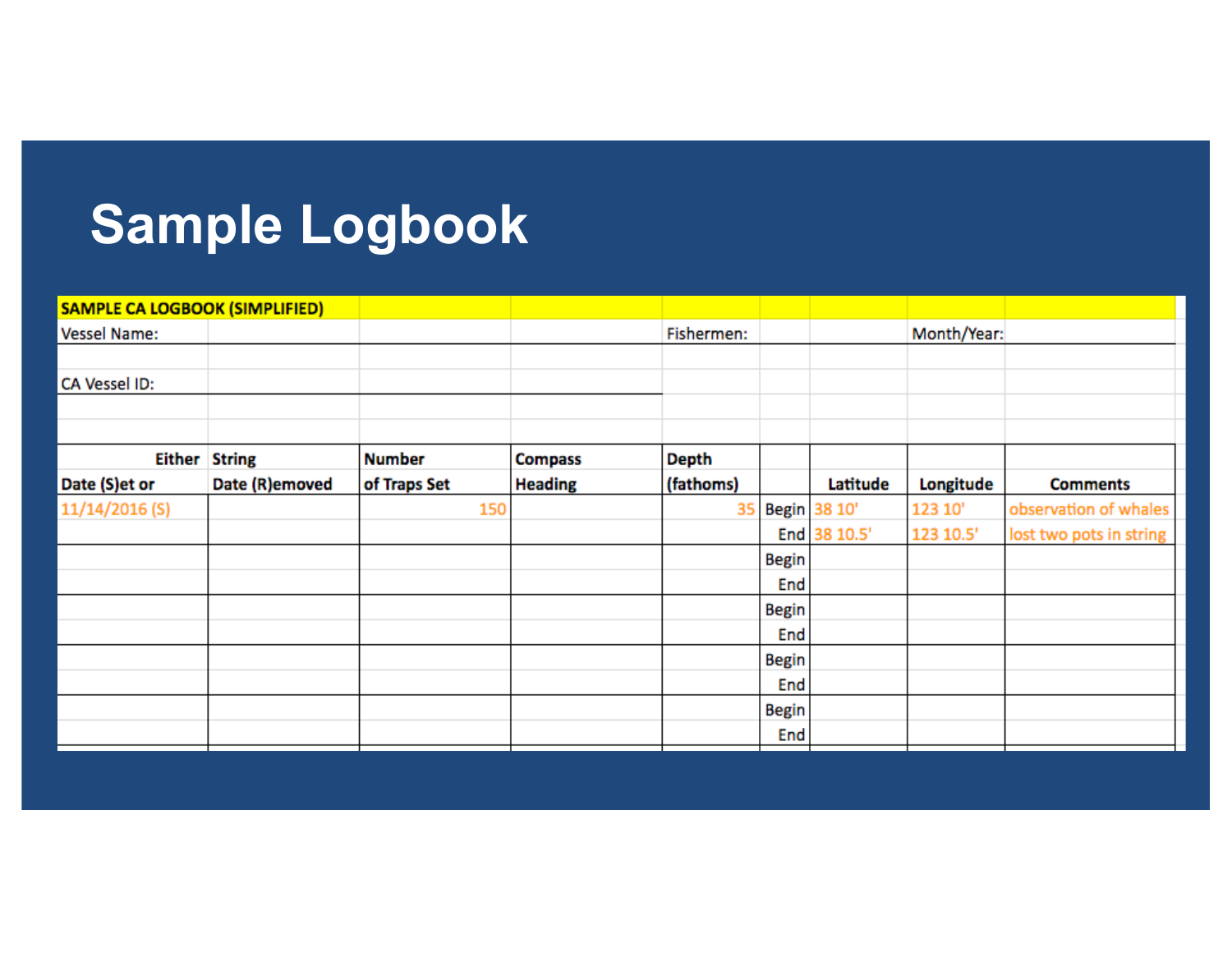## **Evaluation Criteria – Logbook**

| Cost/feasibility of data collection itself                                                           | Logbook                                        |
|------------------------------------------------------------------------------------------------------|------------------------------------------------|
|                                                                                                      |                                                |
| Learning time to operate tool (includes installation of the hardware/software)                       | Easy/Straight forward                          |
|                                                                                                      |                                                |
| Time to use/operate tool (e.g., number of times data is inputted per use)                            | <b>Time Consuming</b>                          |
|                                                                                                      |                                                |
| Changes in fishermen's TIME when using tool (e.g., servicing traps, driving boat, using data logger) | <b>Time Consuming</b>                          |
|                                                                                                      | Difficult to use in difficult                  |
|                                                                                                      | weather and foggy                              |
| Changes in fishermen's BEHAVIOR when using tool (e.g., safety concerns)                              | conditions                                     |
|                                                                                                      |                                                |
| Data transmission by fisherman (e.g., to CDFW/PSMFC)                                                 | Easy to take picture/scan<br>and email to CDFW |
|                                                                                                      | Concerns with honest                           |
| What are the known biases of the tool?                                                               | reporting                                      |
|                                                                                                      |                                                |
| Timeliness of data input/output (all stages of data collection)                                      |                                                |
| Do weather conditions impact the ability to collect data?                                            | Yes                                            |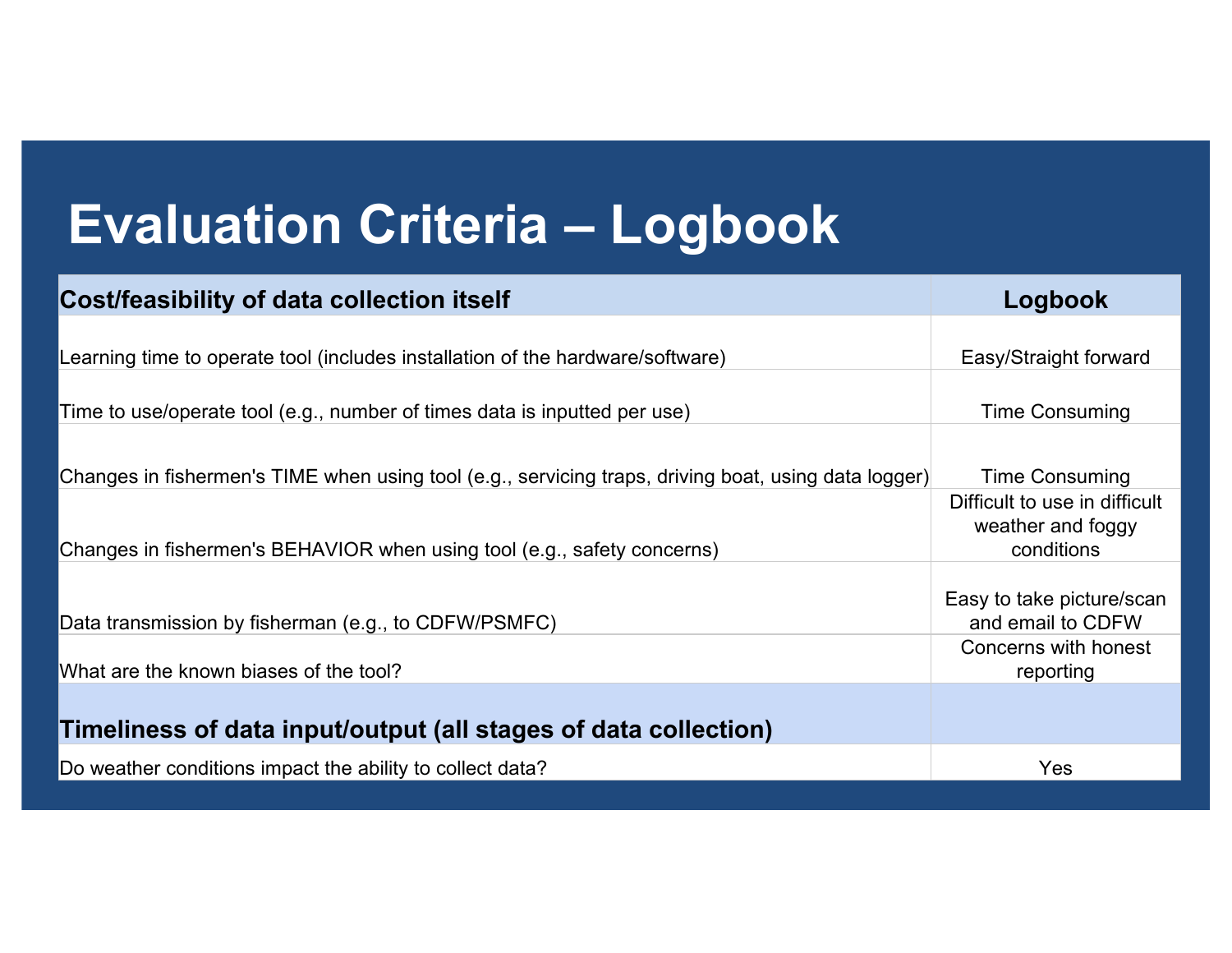## **Evaluation Criteria – Solar Logger**

| Cost/feasibility of data collection itself                                                           | Logbook                                                         |
|------------------------------------------------------------------------------------------------------|-----------------------------------------------------------------|
| Learning time to operate tool (includes installation of the hardware/software)                       | Easy/Straight forward                                           |
| Time to use/operate tool (e.g., number of times data is inputted per use)                            | Minimal                                                         |
| Changes in fishermen's TIME when using tool (e.g., servicing traps, driving boat, using data logger) | <b>None</b>                                                     |
| Changes in fishermen's BEHAVIOR when using tool (e.g., safety concerns)                              | <b>None</b>                                                     |
| Data transmission by fisherman (e.g., to CDFW/PSMFC)                                                 | Easy- Uploads to server in<br>cell range                        |
| What are the known biases of the tool?                                                               | Uses speed of vessel and<br>algorythms to interpret<br>activity |
| Timeliness of data input/output (all stages of data collection)                                      |                                                                 |
| Do weather conditions impact the ability to collect data?                                            | <b>No</b>                                                       |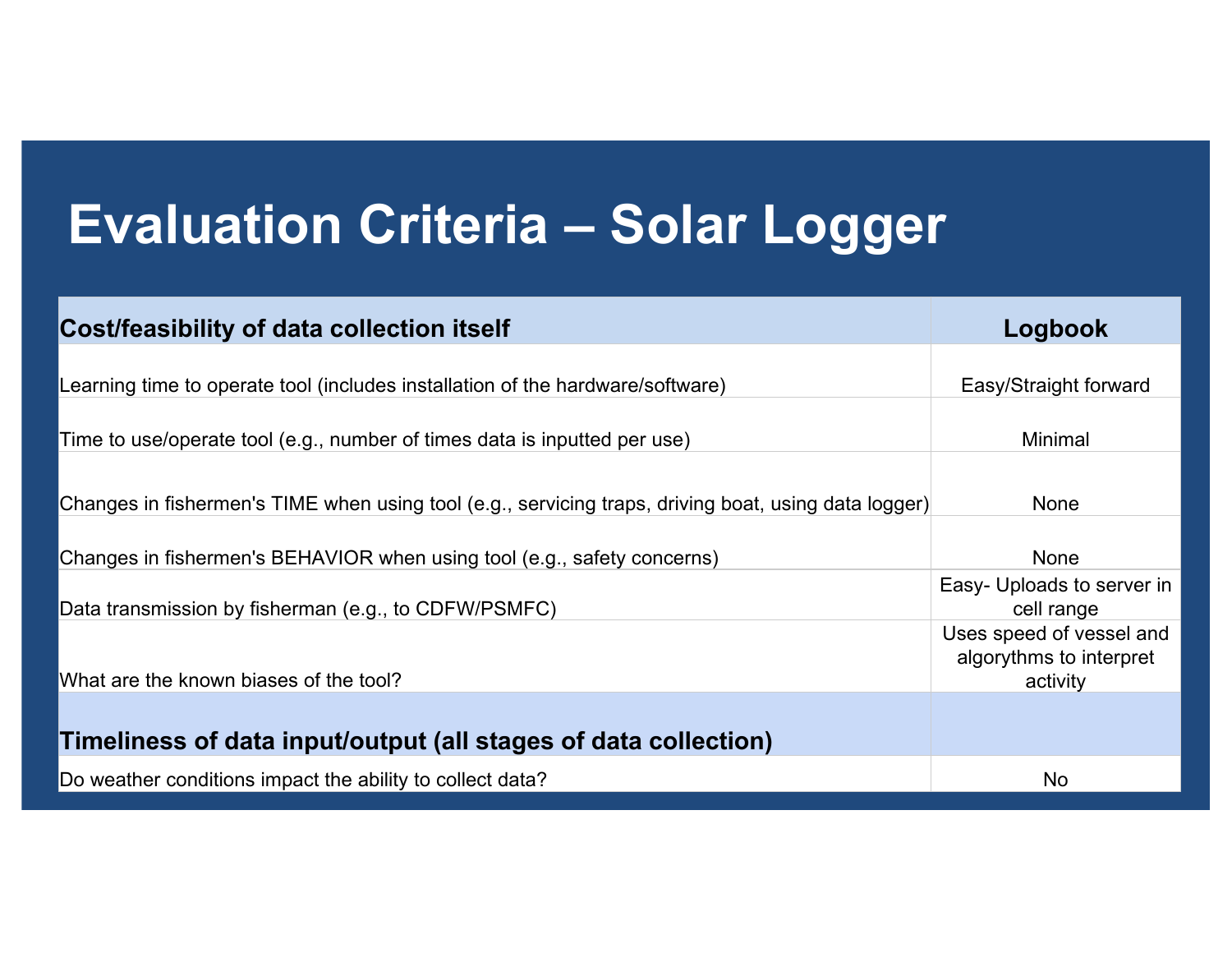## **Evaluation Criteria – Plotter/GPS**

| Logbook                     |
|-----------------------------|
|                             |
| Easy/Straight forward       |
|                             |
| Minimal                     |
|                             |
| None                        |
|                             |
| <b>None</b>                 |
| Easy if have the tool. Many |
| don't have one.             |
|                             |
| <b>None</b>                 |
|                             |
|                             |
| No                          |
|                             |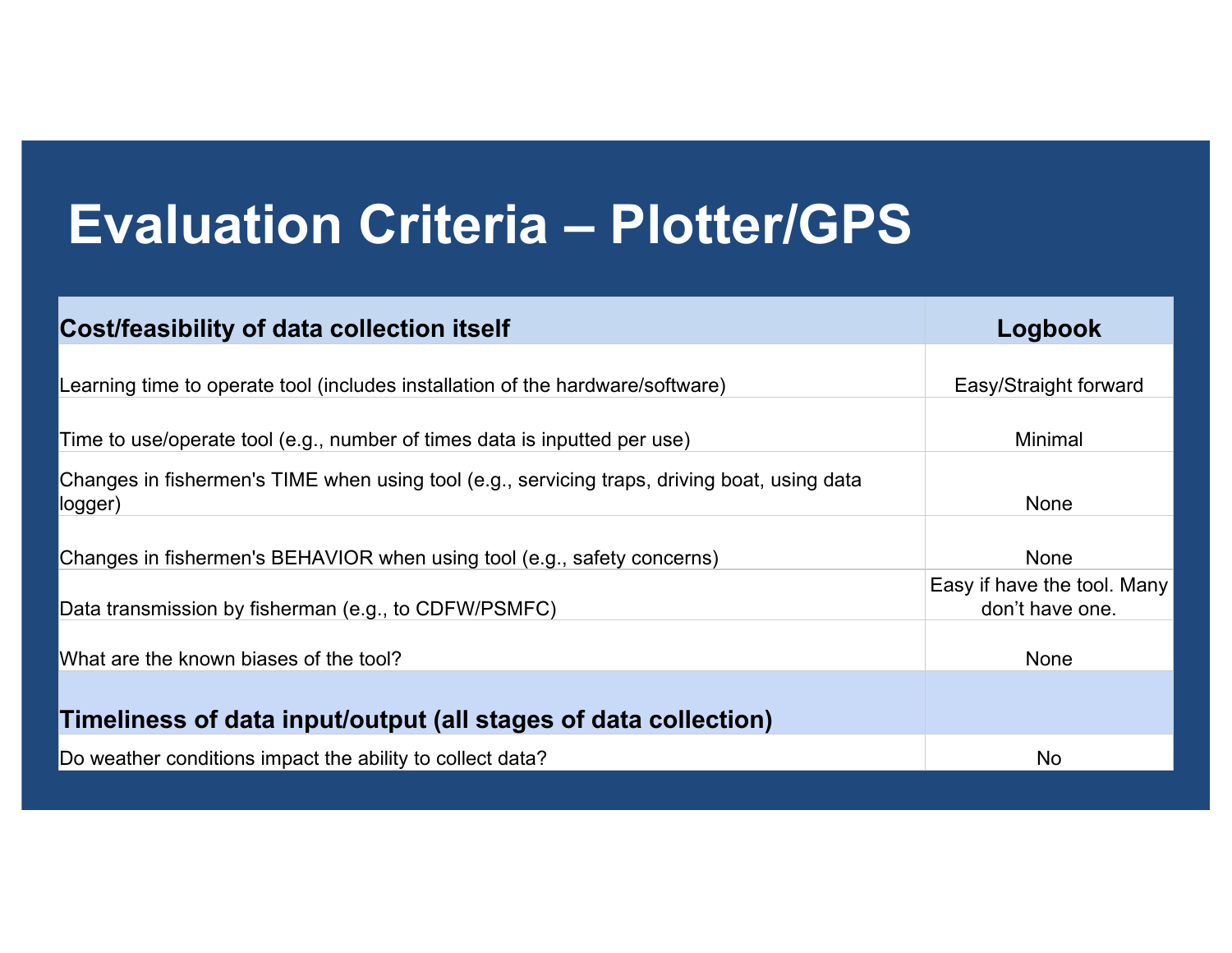## **Evaluation Criteria – Data Analysis**

#### Post data collection:

Cost/workload of required data analysis/interpretation

Potential frequency of data transmission:

Hourly, Daily, Weekly, Monthly?

Timeliness of data input/output (all stages of data collection)

Mail components email or "snail mail"

Automatic upload via WIFI/Cellular Satellite

Potential frequency of data collection:

Every fishing trip, Monthly, Seasonally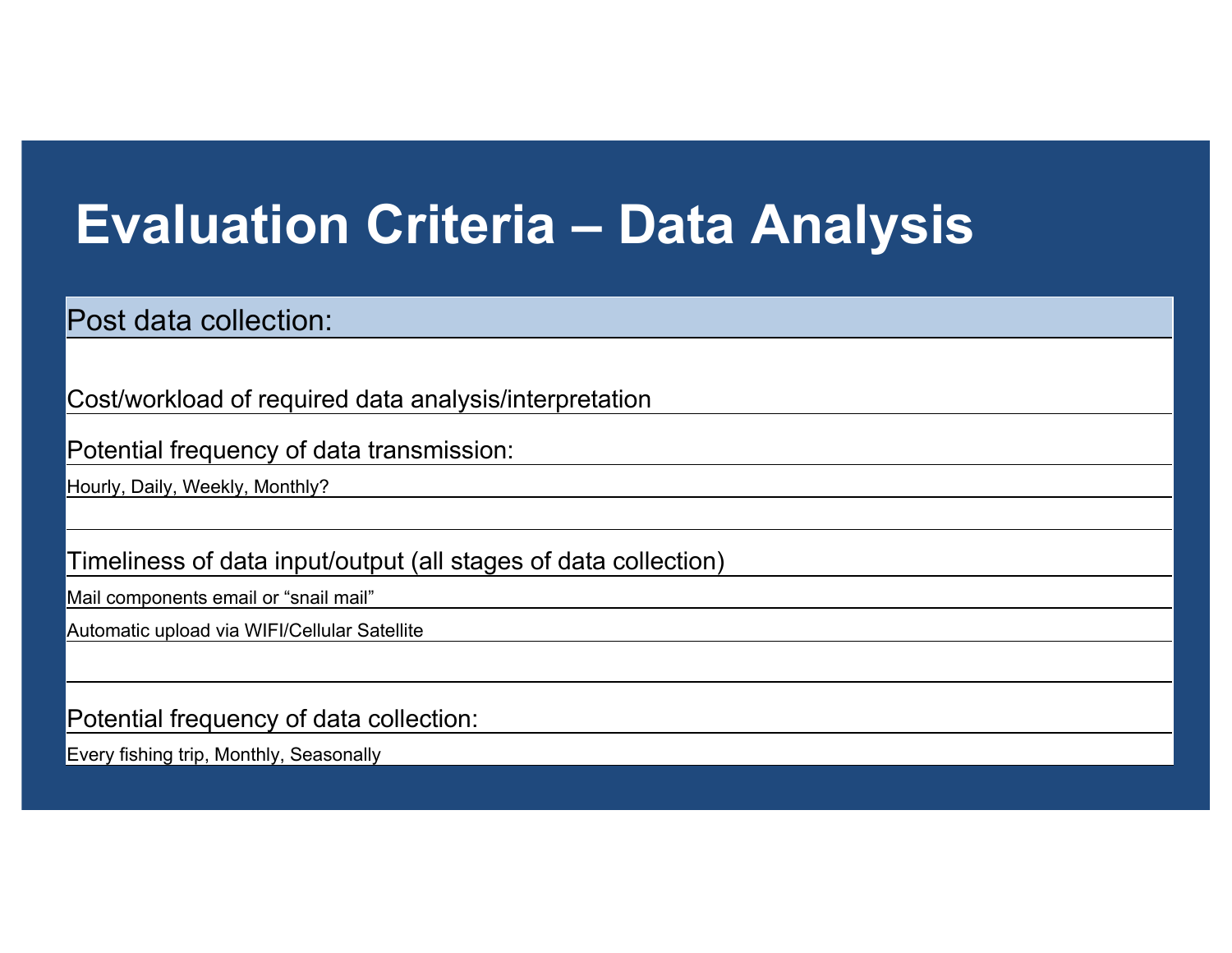## **Evaluation Criteria - Looking Ahead**

Looking ahead (qualitative feedback)

Data ownership/confidentiality

Who owns data?

What are their limitations with sharing data?

Concurrent collection of whale data

Can whale data be collected concurrently?

Scaleability\*

Cost prohibitive to scale up to the broader fleet

Support from industry to use the tool

Can it answer other priority questions? (e.g., depth of traps)

Should the tool continue to be tested beyond May 17?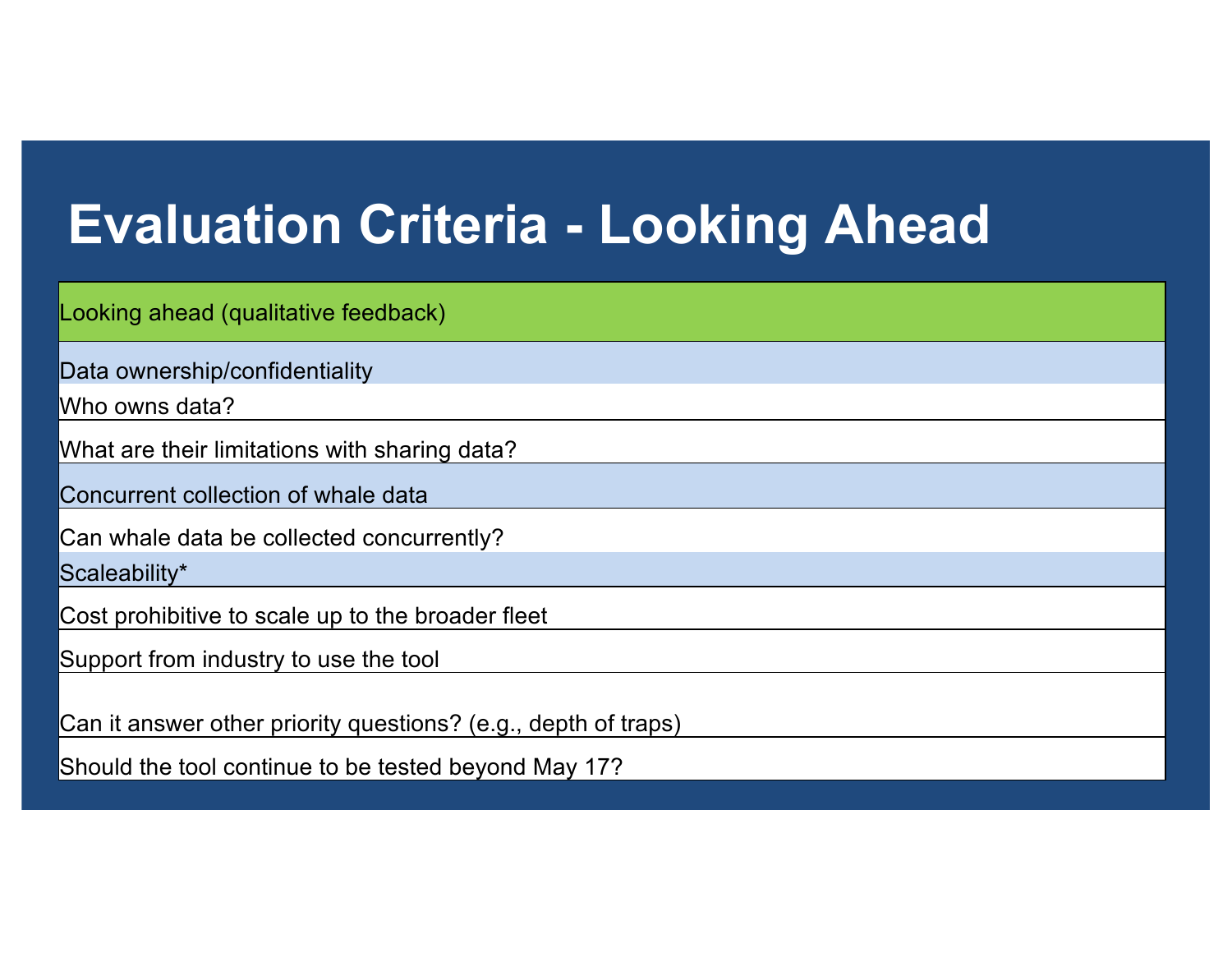#### **Next Steps & Recommendations**

- How specific information do we need?
	- Option: Scale up- Something between fine-scale coordinates, and coarse-scale 10x10 degree min block codes (i.e. landing receipts)
- Solar logger & GPS shows fishing activity tracks in general location
	- Could supplement this with other logbook-type info. (i.e. within an area there are approximately X number of traps on date if you move outside area then mark this)
- Scale up next season, focusing on 1-2 tools
	- Include more participants